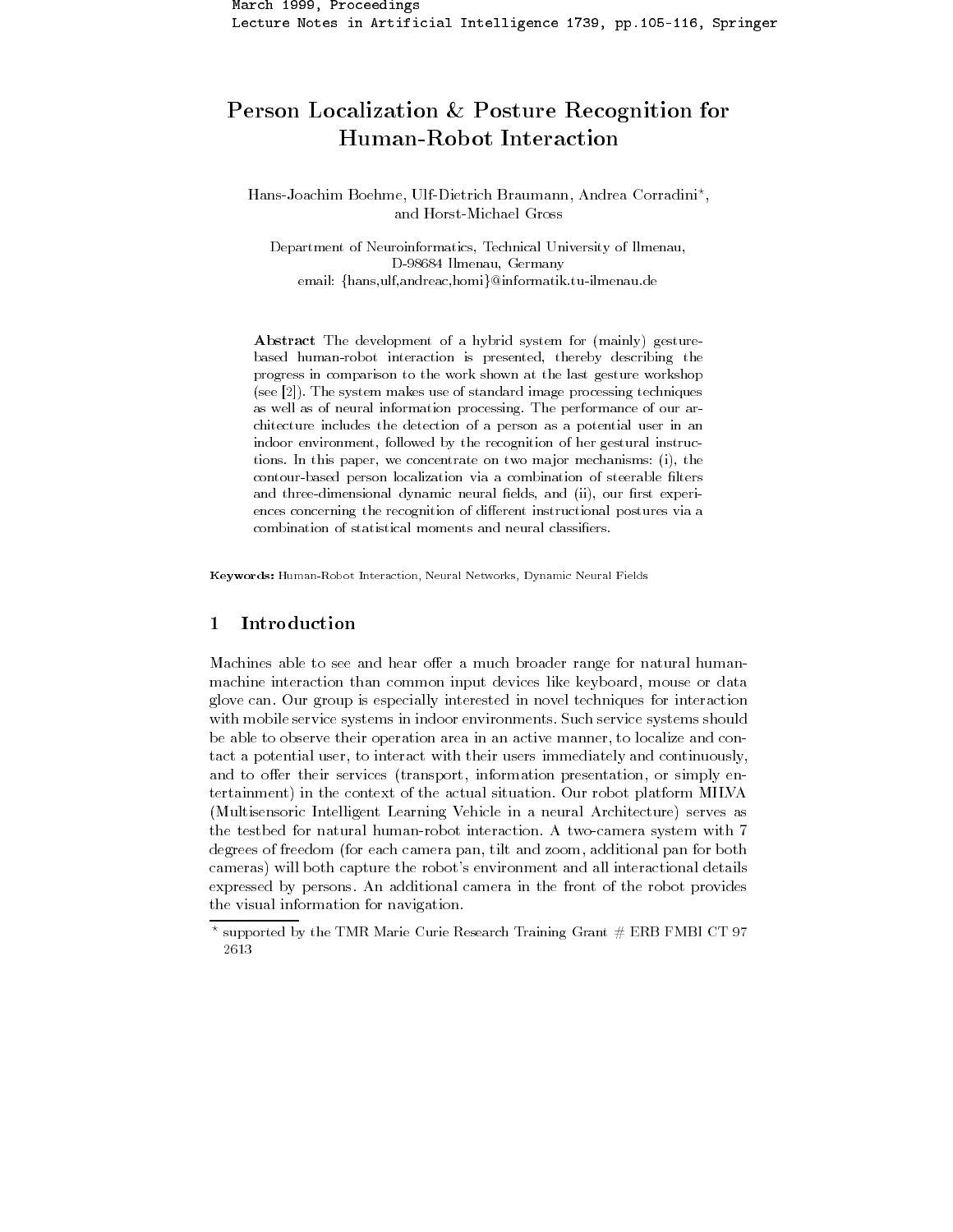Several systems for gesture-based human-machine interaction have been developed recently (e.g. see [6, 16, 17, 13, 19, 7]). A comprehensive collection of video-based gesture recognition systems can be found in [14]. Most of these approaches require certain constraints concerning the environmental conditions (lighting, distance between camera and person, etc.). During interaction with a mobile service system operating in an unconstrained indoor area one cannot assume such predefined circumstances. Therefore, the service system has to deal with highly varying environmental conditions which can neither be estimated nor influenced. Taking into account this fact, we developed a robust saliency system for person localization (sec. 2). This saliency system integrates different visual cues into the localization process. Furthermore, acoustic information (estimation of source direction) is used to support the visual detection (sec.  $2.3$ ).

After the detection of a person which is aligned towards the robot, a gesture recognition process must be carried out to transmit the behavioral instructions from the user to the robot (sec. 3). Currently, we use a posture alphabet (see fig. 1), i.e. we recognize a set of gestural symbols. In our future work we want to overcome this limitation and develop a system capable of continuously recognizing dynamic gestures.



Figure 1. Gestures (postures) to be recognized; from left to right they carry the following meanings for the robot: come to me, stop, move left, move right

### Saliency System for Person Localization  $\boldsymbol{2}$

Fig. 2 provides a coarse sketch of the saliency system for user localization. Initially, both cameras of the two-camera system operate in wide-angle mode in order to cover the greatest possible area of the environment. Multiresolution pyramids transform the images into a multiscale representation. Two cue modules sensitive to facial structure and structure of a head-shoulder contour, respectively, operate at all levels of a grayscale pyramid. The cue module for skin color detection uses the original color image. Its segmentation result is transformed into a pyramid representation, too, to obtain an uniform data structure for the different cues. The utility of the different parallel processing cue modules is to make the saliency system robust and independent of the presence of one certain information source in the images. Hence, we can handle varying environmental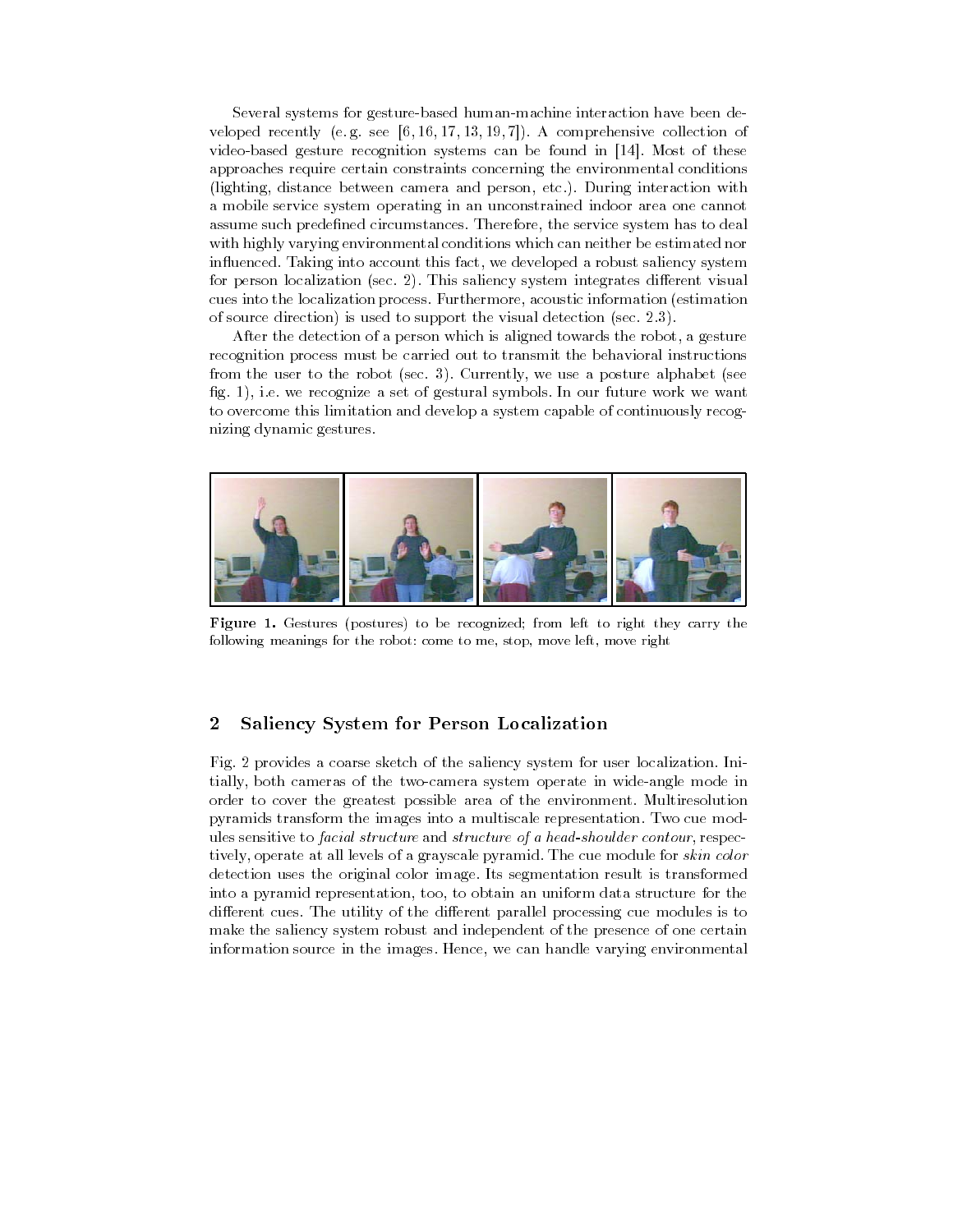the contract of the contract of the contract of the contract of the contract of the contract of the contract of where the contract of the contract of the the contract of the contract of the contract of the the control of the control of the control of circumstances much easier, which, for instance, make the skin color detection the contract of the contract of the contract of the contract of the contract of the contract of the contract of " ; 

 difficult or almost impossible. Furthermore, high expense for the development of the cue modules can be avoided (see  $[4, 3]$ , too).



 $\mathbf{1.5}$  at  $\circ$   $\mathbf{1.5}$   $\circ$   $\circ$   $\mathbf{1.5}$   $\circ$   $\mathbf{1.5}$   $\circ$  - 
- -  $\cdots$   $\cdots$   $\cdots$ 

The output of the modules serves cue the contract of the contract of the contract of the contract of the contract of the contract of the contract of the contract of the contract of the contract of the contract of the contract of the contract of the contract of - ! !- some state of the state of the state of the state of the state of the state of the state of the state of the state of the state of the state of the state of the state of the state of the state of the state of the state of graphically organized !- - -

 $\alpha$  . The contract  $\alpha$  is the same  $\alpha$  in the same  $\alpha$  is the contract of  $\alpha$  is the same prominer  $\alpha$  
 (

 02 2=5)" + 
 -! the contract of the contract of the contract of the contract of the contract of the contract of the contract of the contract of the contract of the contract of the contract of the contract of the contract of the contract of  $\frac{1}{2}$  cover the apper part of a person.

# 

 $\frac{1}{1}$  (  $\frac{1}{1}$  ) (  $\frac{1}{1}$  ) (  $\frac{1}{1}$  ) (  $\frac{1}{1}$  ) (  $\frac{1}{1}$  ) (  $\frac{1}{1}$  ) (  $\frac{1}{1}$  ) (  $\frac{1}{1}$  ) (  $\frac{1}{1}$  ) (  $\frac{1}{1}$  ) (  $\frac{1}{1}$  ) (  $\frac{1}{1}$  ) (  $\frac{1}{1}$  ) (  $\frac{1}{1}$  ) (  $\frac{1}{1}$  ) ( In our previous work (see  $[2]$ ) the three cues were assumed to be of equal im--" 
 - - - 
\* %
 - - - 
 based approach provides much more reliable contributions to the localization the contract of the contract of the contract of the contract of the contract of the contract of the contract of - $\mathbf{a}$  . The contract of the contract of the contract of the contract of the contract of the contract of  $\mathbf{c}$ <u>the contract of the contract of the contract of the contract of the contract of the contract of the contract of the contract of the contract of the contract of the contract of the contract of the contract of the contract </u>  $\sim$   $\sim$  $\sim$   $\sim$   $\sim$   $\sim$ the state of the state of the state of the state of the state of the state of the state of the state of the state of the state of the state of the state of the state of the state of the state of the state of the state of t -- the contract of the contract of the contract of the contract of the contract of the contract of the contract of 
 (

 02?5) ! the contract of the contract of the contract of the contract of the contract of the contract of 

-" ; 
 the localization problem becomes more interesting the farther away the person  $\mathbf{F}$   $\mathbf{F}$  $\mathbf{r} = \mathbf{r} \cdot \mathbf{r}$  , and the set of the set of the set of the set of the set of the set of the set of the set of the set of the set of the set of the set of the set of the set of the set of the set of the set of the  $\mathbf{r}$  is the state of the state of the state of the state of the state of the state of the state of the state of the state of the state of the state of the state of the state of the state of the state of the state of t -" # 
% 

 ! 
 - 

 localized.

 $\Theta$  , and  $\Theta$  , and  $\Theta$  , and  $\Theta$  , and  $\Theta$  , and  $\Theta$  , and  $\Theta$  , and  $\Theta$  , and  $\Theta$  , and  $\Theta$  , and  $\Theta$  , and  $\Theta$  , and  $\Theta$  , and  $\Theta$  , and  $\Theta$  , and  $\Theta$  , and  $\Theta$  , and  $\Theta$  , and  $\Theta$  , and  $\Theta$  , and  $\blacksquare$   $\blacksquare$   $\blacksquare$   $\blacksquare$   $\blacksquare$   $\blacksquare$   $\blacksquare$   $\blacksquare$   $\blacksquare$   $\blacksquare$   $\blacksquare$   $\blacksquare$   $\blacksquare$   $\blacksquare$   $\blacksquare$   $\blacksquare$   $\blacksquare$   $\blacksquare$   $\blacksquare$   $\blacksquare$   $\blacksquare$   $\blacksquare$   $\blacksquare$   $\blacksquare$   $\blacksquare$   $\blacksquare$   $\blacksquare$   $\blacksquare$   $\blacksquare$   $\blacksquare$   $\blacksquare$   $\blacks$  $\sim$   $\sim$   $\sim$   $\sim$   $\sim$   $\sim$  $\mathbf{v}$  is a set of  $\mathbf{v}$ zathe contract of the contract of the contract of the contract of the contract of the contract of the contract of zation alone, their methods were reduced to the contract of the contract of the the contract of the contract of the contract of the contract of the contract of the contract of the contract of the contract of the contract of the contract of the contract of the contract of the contract of the contract of the contract of the contract of the contract o the contract of the contract of the contract of the contract of the contract of the contract of the contract of **Example 2008**  - rather simple, but computationally efficient algorithms.

rical shoulder contour the contour affich as follow to have or the apport ! -! - 
" #  $\frac{1}{2}$  -  $\frac{1}{2}$  -  $\frac{1}{2}$  -  $\frac{1}{2}$  -  $\frac{1}{2}$  -  $\frac{1}{2}$  -  $\frac{1}{2}$ !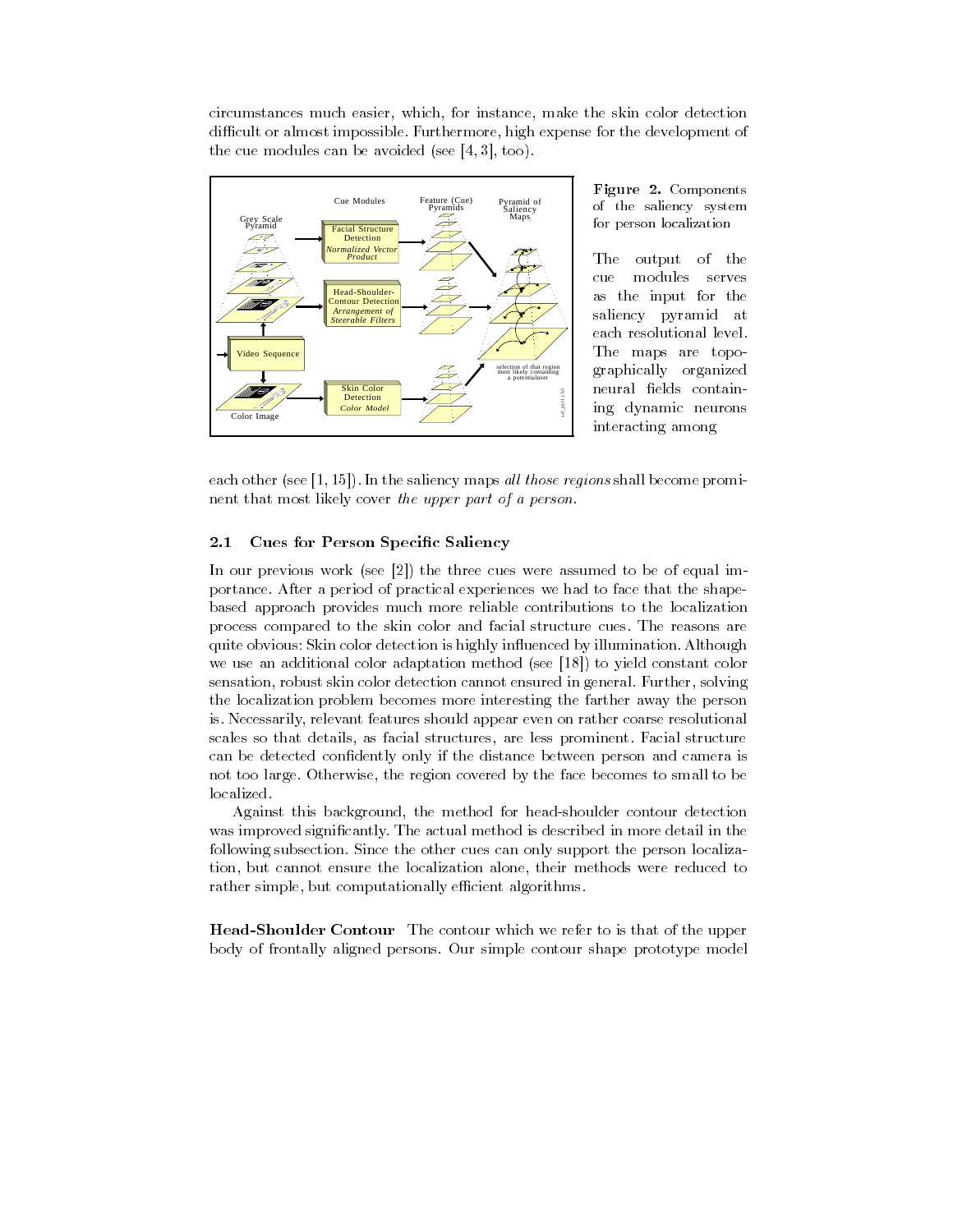consists of an arrangement of oriented filters doing a piecewise approximation of the upper shape (head, shoulder) of a frontally aligned person. The arrangement itself was learned based on a set of training images. Applying such a filter arrangement in a multi-resolutional manner, this leads to a robust localization of frontally aligned persons even in depth.

Arrangements of Steerable Filters - Motivation and Related Work: The idea of this method refers just to a description of the outer shape of head and shoulders and is based both on some physiological considerations as well as on psychophysical effects.

The visual cortex consists in several parts of cells with oriented receptive fields. A lot of investigations have shown that the profile of receptive fields of simple cells in the mammalian primary visual cortex can be modeled by some two-dimensional mathematical functions. Gaborian [11] and Gaussian functions (incl. low order derivatives) [12] appear to provide the typical profiles for visual receptive fields. So, local operations decompose the visual information with respect to the frequency space.

Psychophysical aspects for the contour-shape based approach, e.g., good continuation or symmetry (both belonging to the Gestalt laws), obviously describe effects which necessitate grouping mechanisms. Against this background, we conceptualized the approach of an *arrangement* of oriented filters.

Because each section of the contour should be approximated by a special oriented filter, localizing a person would require possibly as many differently oriented filters as orientations belong to the arrangement. Since that would be computationally very costly we turn to steerable filters.

Determining the Course of Contour: Steerable filters have the nice property that an a-priori limited number of convolutions is sufficient to derive any orientation information within an image. Thus, their use provides an extended set of orientations, avoids the necessity of numerous additional filters, and enables a more accurate computation of the course of contour.

Our complete data set consists of images showing ten persons in front of a homogeneous background under three different viewing angles  $(0^{\circ}, +10^{\circ}$  and  $-10^{\circ}$ . where 0° corresponds to an exactly frontally aligned body). All these images have been recorded under identic conditions (position, illumination, distance). Additionally, in order to achieve a symmetrical contour model the whole data set was vertically mirrored extending the data set to 60 images. Subsequently, the  $256 \times 256$ -images (grayscale) were low-pass filtered and scaled down to  $16 \times 16$ . Then, we applied a Sobel operator to the images enhancing the edges of each image. Next, all of those edge-marked intermediate images were averaged, since the contour to be determined on average should match the real outer contour. After this we thresholded to find *that* edge representing the typical contour shape.

Now, we have the course of the contour of interest resulting in a  $16 \times 16$  binary matrix where the elements along the contour are set to 1, the others remain 0. We refer to this contour matrix, our template, as  $\Lambda^*$ . The local orientation of each contour element is determined by means of the steerable filters (see below).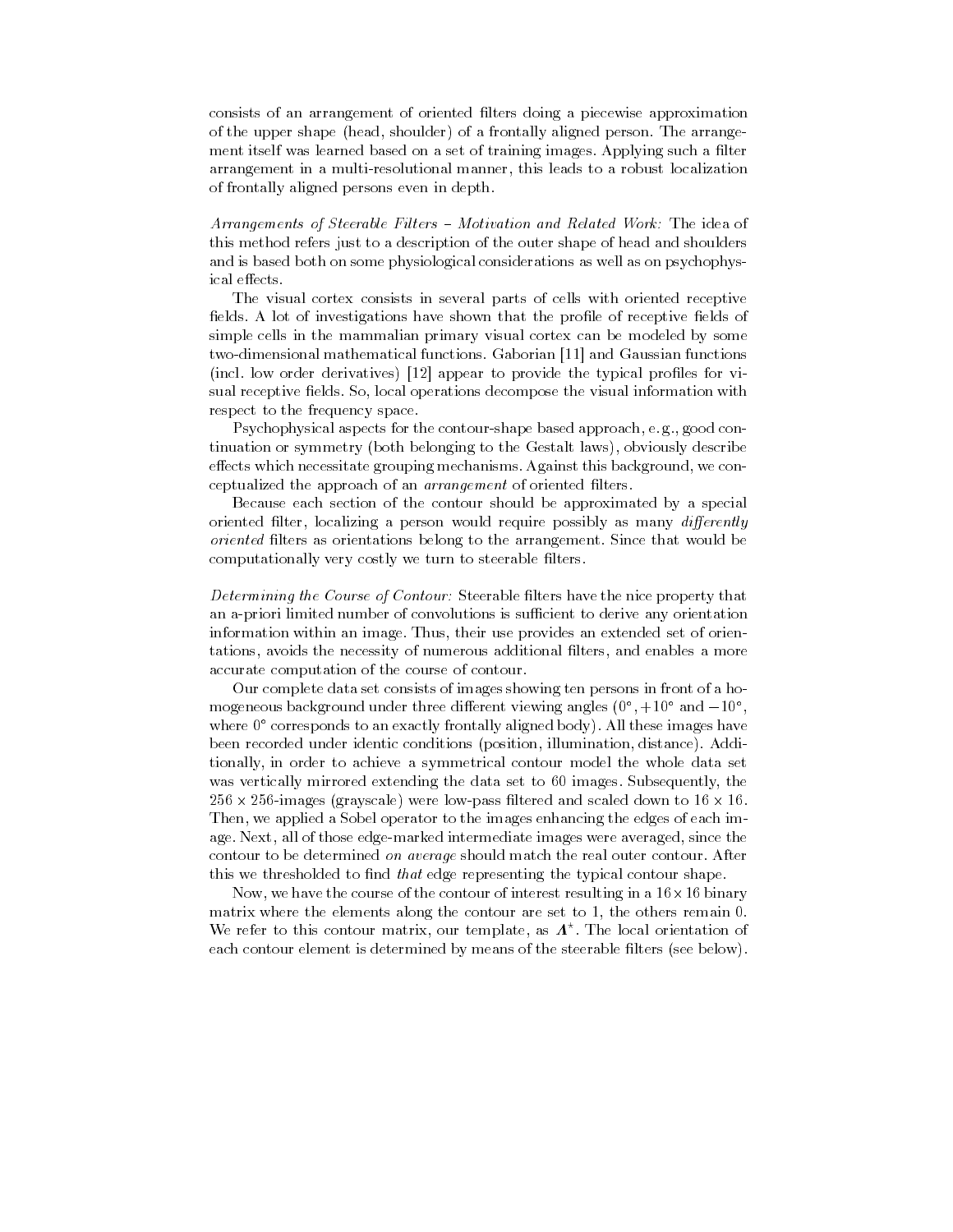These are applied to the binary contour shape so that for each element of  $\Lambda^*$  and angle of orientation can be determined resulting in a matrix  $\boldsymbol{\Lambda}$  (see fig. 3).



Figure 3. The determined shape of contour  $\Lambda$ : orientation angles coded by gray values (0°: black; 90°: medium gray; 180°: white). Note that around the forehead transitions from 180° to 0° occur. The contour shape is symmetric since the original data set was mirrored.

Applying Steerable Filters: After determining the binary contour, we measure the local orientation by means of a set of filters which are oriented in every direction. We take the powerful approach of *steerable filters* (see [8]) for orientation estimation. It provides an efficient filtering output by applying a few basis filters corresponding to a few angles and then interpolating the basis filter responses in the desired direction. Steerable filters are computationally efficient and do not suffer from the orientation selection problem.

In general, a function  $f(.)$  is considered to be steerable if the following two conditions are satisfied. First, its basis filter set is made up of  $M$  rotated copies of the function  $f^{\alpha_1}(\cdot) \ldots f^{\alpha_M}(\cdot)$  on any certain angles  $\alpha_1 \ldots \alpha_M$ . Second, a rotated copy  $f^{\vartheta}(\cdot)$  of it on some angle  $\vartheta$  has to be obtained by a superposition of its basis set multiplied by the interpolation functions  $k_i(\theta)$  as in

$$
f^{\vartheta}(\cdot) = \sum_{j=1}^{M} k_j(\vartheta) f^{\alpha_j}(\cdot)
$$
 (1)

In our work we take a quadrature pair by using the second derivative of a Gaussian and an approximation of its Hilbert transform by a third-order polynomial modulating a Gaussian. From the steering theorem [8] these functions are steerable and need  $M = 7$  basis functions. To measure the orientation along the contour, we use the phase independent squared sum of the output of the quadrature pair. This squared response as a function of the filter orientation  $\vartheta$ at a point  $(x, y)$  represents an *oriented energy*  $E^{(x,y)}(\vartheta)$ . Because of the symmetry of the functions, the energy at every pixel is periodic with period  $\pi$ . To accurately estimate the *dominant* local orientation one could *pointwise* maximize<br>the orientation energy by taking  $\vartheta_{MAX}^{(x,y)} = \arg \max \{ E^{(x,y)}(\vartheta) \mid \vartheta \in [0,\pi) \}$ . How-<br>ever, to find this maximum value we do not search deg because there already exists an analytical solution for the maximization [8]. We further refer to the matrix of all these angular values  $\vartheta_{MAX}^{(x,y)}$  corresponding to the image as  $\Theta$ . Furthermore, there exists a separable basis set in Cartesian coordinates which considerably lowers the computational costs.

Computing the Neural Field Input: The previous section described the theory and use of steerable filters. By means of those filters we calculate both the matrix **A** describing a typical course of the head-shoulder-portrait and the matrix  $\Theta$ (computed from the image wherein a person is to be found) containing the dominant local orientation values.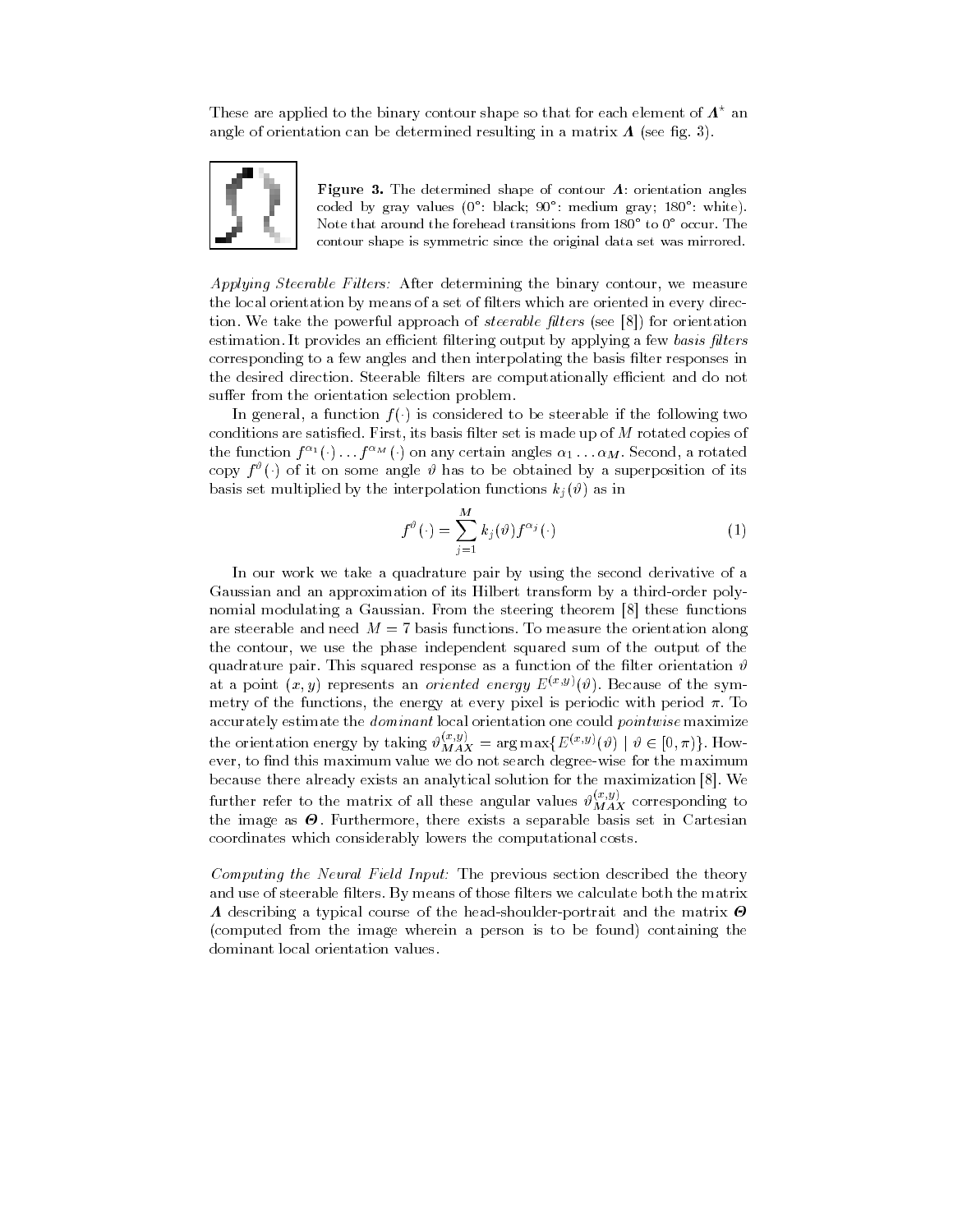Subsequently, we search for the presence of the *visual cue* head-shoulderportrait, represented by the kernel  $\Lambda$ , within the matrix  $\Theta$ . To do this, we utilize a matching technique based on a *similarity measure*  $m^{(x,y)}$ . Due to the  $\pi$ -periodicity of the outcome of the steerable filters and in order to properly describe the likeness between two elements of  $\Lambda$  and  $\Theta$ , the similarity function requires the same periodicity.

$$
\sum_{i=0}^{I-1} \sum_{j=0}^{J-1} \frac{1}{2} \left[ \cos \left( 2 \left| \lambda_{i,j} - \vartheta_{MAX}^{(x+i-\frac{I}{2},y+j-\frac{J}{2})} \right| \right) + 1 \right]
$$
  

$$
m^{(x,y)} = \frac{\lambda_{i,j} \neq 0}{\lambda_{i,j} \neq 0}
$$
card (supp (**A**)) (2)

Herein,  $\lambda_{i,j}$  refers to the element of  $\Lambda$  at position  $(i, j)$  and  $\vartheta_{MAX}^{(x+i-\frac{I}{2},y+j-\frac{J}{2})}$  to the one of  $\Theta$  at  $(x+i-\frac{I}{2},y+j-\frac{J}{2})$ .  $I = J = 16$  represent the dimensions of the matrix  $\Lambda$ . The normalization to t support of a matrix considers only nonzero elements) ensures  $m^{(x,y)} \in [0,1]$  for the further processing. Fig. 4 summarizes the processing steps.



Figure 4. Starting from a multi-resolution representation of the image, each level is treated by steerable filters. Applying the filter arrangement we determine a distance measure which is taken as input to a three-dimensional field of dynamic neurons. The resulting blob (locally delimited pattern of active neurons) is used to localize a person.

Skin Color For the generation of a skin color training data set, portrait images of different persons (of our lab) were segmented manually. The images were acquired under appropriate lighting conditions (typical for our lab environment). The skin color detection uses the original color image. In order to obtain almost constant color sensation, we first map the RGB color space into a fundamental color space and employ a color adaptation method (see [18]). Then, we return into the RGB color space, use the chromatic projection  $r = \frac{R}{R+G+B}$  and  $g = \frac{G}{R+G+B}$ . and define a bimodal Gaussian function via calculation of the mean and the covariance of that skin color data set to roughly model the obtained skin color distribution. Furthermore, after a person (face region) could be localized, a new Gaussian model is created, more specific for the illumination and the skin type at hand. Via this model the detection of skin colored regions, especially hands,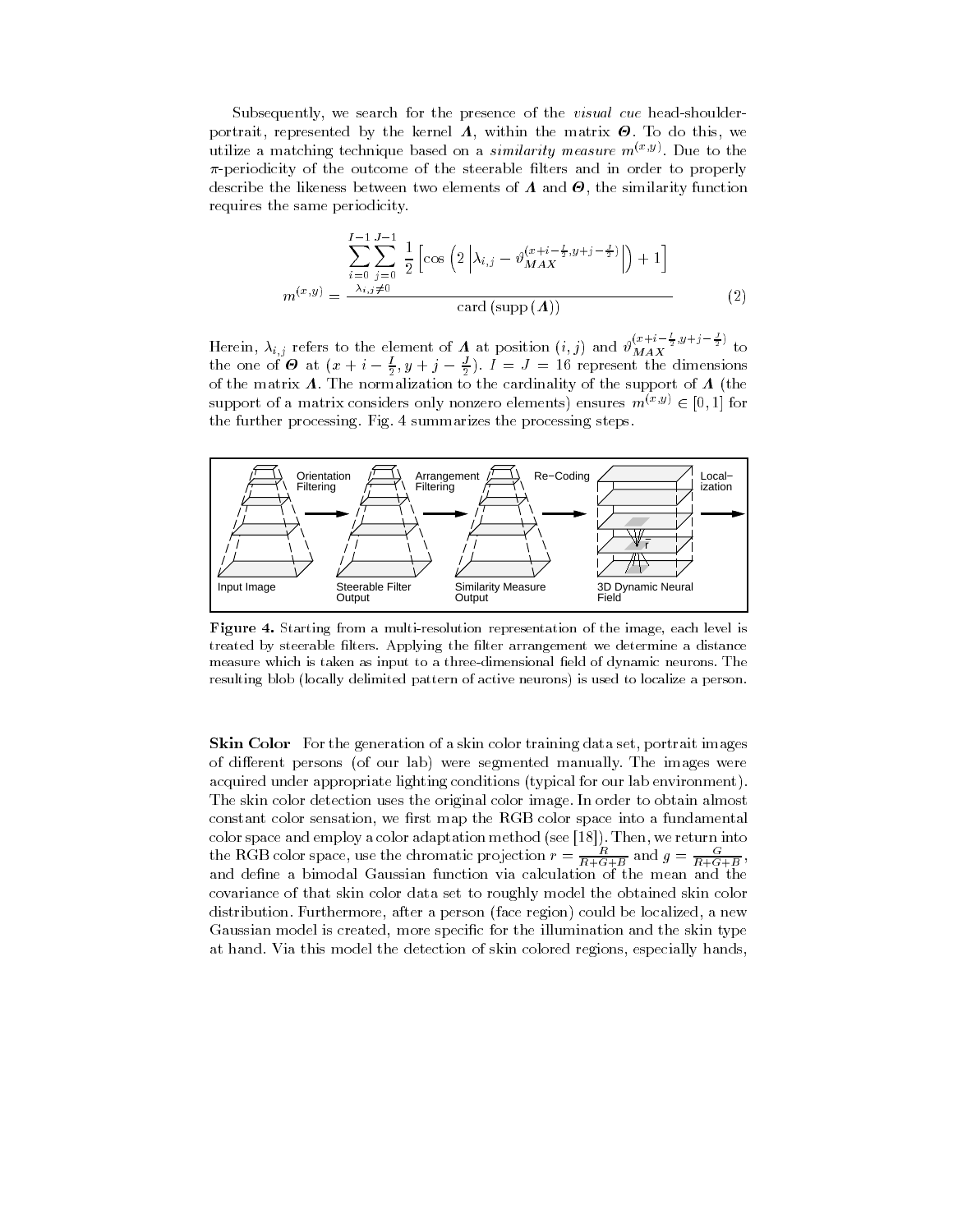can be improved. This is of special importance because the hand regions cannot be segmented by structural information (see [10], and sec. 3.1). A Mahalanobisbased distance measure is employed to compute the similarity between the color value of each pixel and the color model. To achieve an appropriate input for the 3D dynamic neural field, the resulting similarity map is recoded into an activity map, where the highest activity stands for the highest similarity. A more detailed description of our skin color investigations can be found in [2].

**Facial Structure** We assume that a person can considered to be a user if her face is oriented towards the robot.

In our previous work, the detection of facial structure employed eigenfaces (see [2, 4]). The disadvantage of that method is their computational complexity, resulting in time consuming calculations. Due to real-time constraints a new, similar method was implemented. First, a prototype (mean) pattern of a frontally aligned face  $(15 \times 15)$  pixels) was created by means of the images contained in the ORL data set (http://www.cam-orl.co.uk/facedatabase.html). Then we calculate the similarity between each image region and the prototype pattern via normalized convolution. The higher the convolution result, the higher the similarity, and the convolution result can be used directly as the input for the saliency pyramid.

#### The Saliency Pyramid as a 3D Nonlinear Dynamic Field  $2.2$

To achieve a good localization, a selection mechanism is needed to make a definite choice among those regions within the pyramid where rather high similarity measures concerning the different cues are concentrated. Since dynamic neural fields are powerful for dynamic selection and pattern formation using simple homogeneous internal interaction rules, we adapted them to our purposes. Because we use five fine-to-coarse resolutions in our scale space (see fig. 2), we can actually localize persons even at different distances. Therefore, a neural field for selecting the most salient region should be three-dimensional. That field  $F$  can be described as a recurrent nonlinear dynamic system. Regarding the selection task, we need a dynamic behavior which leads to one local region of active neurons successfully competing against the others, i.e. the formation of one single blob of active neurons as an equilibrium state of the field. The following equation describes the system:

$$
\tau \frac{\mathrm{d}}{\mathrm{d}t} z(\mathbf{r},t) = -z(\mathbf{r},t) - c_h h(t) + c_i x(\mathbf{r},t) + c_l \int_N w(\mathbf{r}-\mathbf{r}')y(\mathbf{r}',t) \mathrm{d}^3 \mathbf{r}' \qquad (3)
$$

Herein  $\boldsymbol{r}$  denotes the three-dimensional coordinate of a neuron position in the field,  $z(\mathbf{r},t)$  is the activation of a neuron  $\mathbf{r}$  at time t,  $y(\mathbf{r},t)$  is the output activity of this neuron computed as a sigmoidal function of r alone,  $x(r, t)$  denotes the external inputs (corresponding to the re-coded similarity measures for the different cues, combined by a Min-Max fuzzy operator),  $h(t)$  is the global inhibition at time  $t$  gathering the activity from each neuron over the entire field  $F \subseteq \mathbb{R}^3$ .  $w(\mathbf{r} - \mathbf{r}')$  denotes the Mexican-hat-like function of lateral activation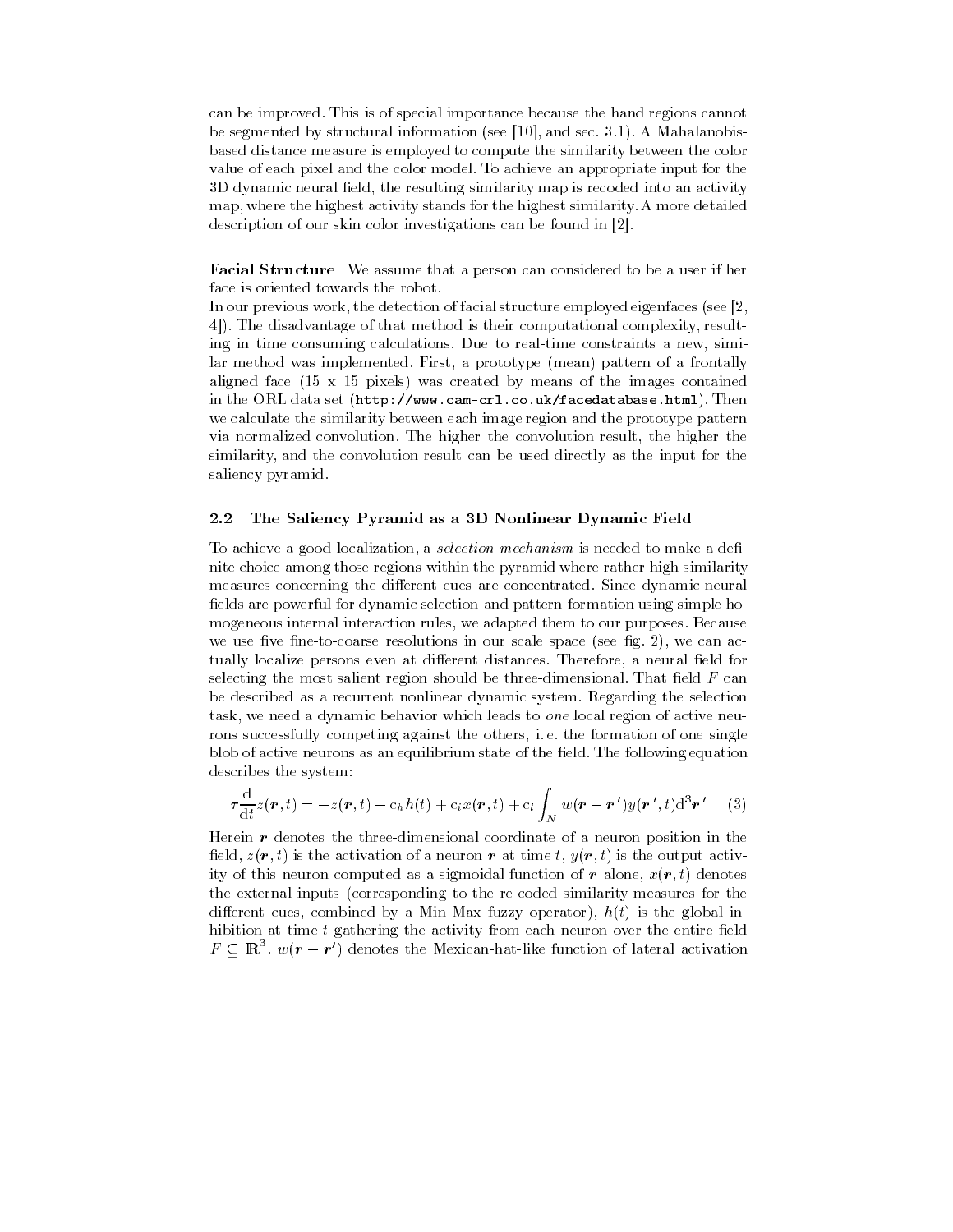of neuron r from the surrounding neighborhood  $N \subset \mathbb{R}^3$ . For one r, N is symbolically marked as dark regions in fig. 4 (right). The constants  $c_h$ ,  $c_l$  and  $c_i$ represent parameters of the system.

As also illustrated in fig. 4, to use a three-dimensional neural field, we have to consider the local correspondences between the resolution levels. Therefore, we apply a re-coding into a cuboid structure. One side effect is that the coarser a pyramid level is the less we can locate something by means of the similarity measure. However, without particularly treating this effect we just noticed that those levels z of the neural field activated from the rather coarse pyramid levels take little a few more steps to develop a blob (or a part of a blob, respectively).

**Results for Person Localization** The results of the saliency system are qualitatively illustrated in fig. 5.

|      | $\cdot^{\alpha}$ |  |  |
|------|------------------|--|--|
|      | ्रका             |  |  |
| 14 A | $\mathbf{P}$ ,   |  |  |

**Figure 5.** Localization results in an indoor environment (middle three layers of the multiscale representation): The localization of a person occurs not sharply at one of the pyramidal planes, the originating spatial blob (rightmost column) is most strongly developed on the central of the five planes. Each row contains the results of one of the five (distance  $1/\sqrt{2}$ ) computed resolution steps. The seven columns depict the following: input, results of the orientation filtering for selected angles  $0^{\circ}$ ,  $45^{\circ}$ ,  $90^{\circ}$  and 135°, the result of the filtering with the filter arrangement and finally the result of the selection within a three-dimensional field of dynamic neurons.

The images of the rightmost column show the state of three layers of the dynamic neural field in a snapshot at that moment when the activity change of the most active neuron became less than 1%. On average, the system takes 11 iteration steps using a time-discrete Euler method. The range of the blob is not restricted to one plane. To get a more precise specification of the distance of a person one could interpolate the z-coordinate of the blob center within the field.

Our presented results are exemplary, the usage of the shape of contour and the additional cues skin color and facial structure provide a robust solution for the person localization problem, even under quite different conditions. Unfortunately, other results cannot be shown here due to space limits. The novel approach with a three-dimensional dynamic neural field can be assessed as robust method for the selection process.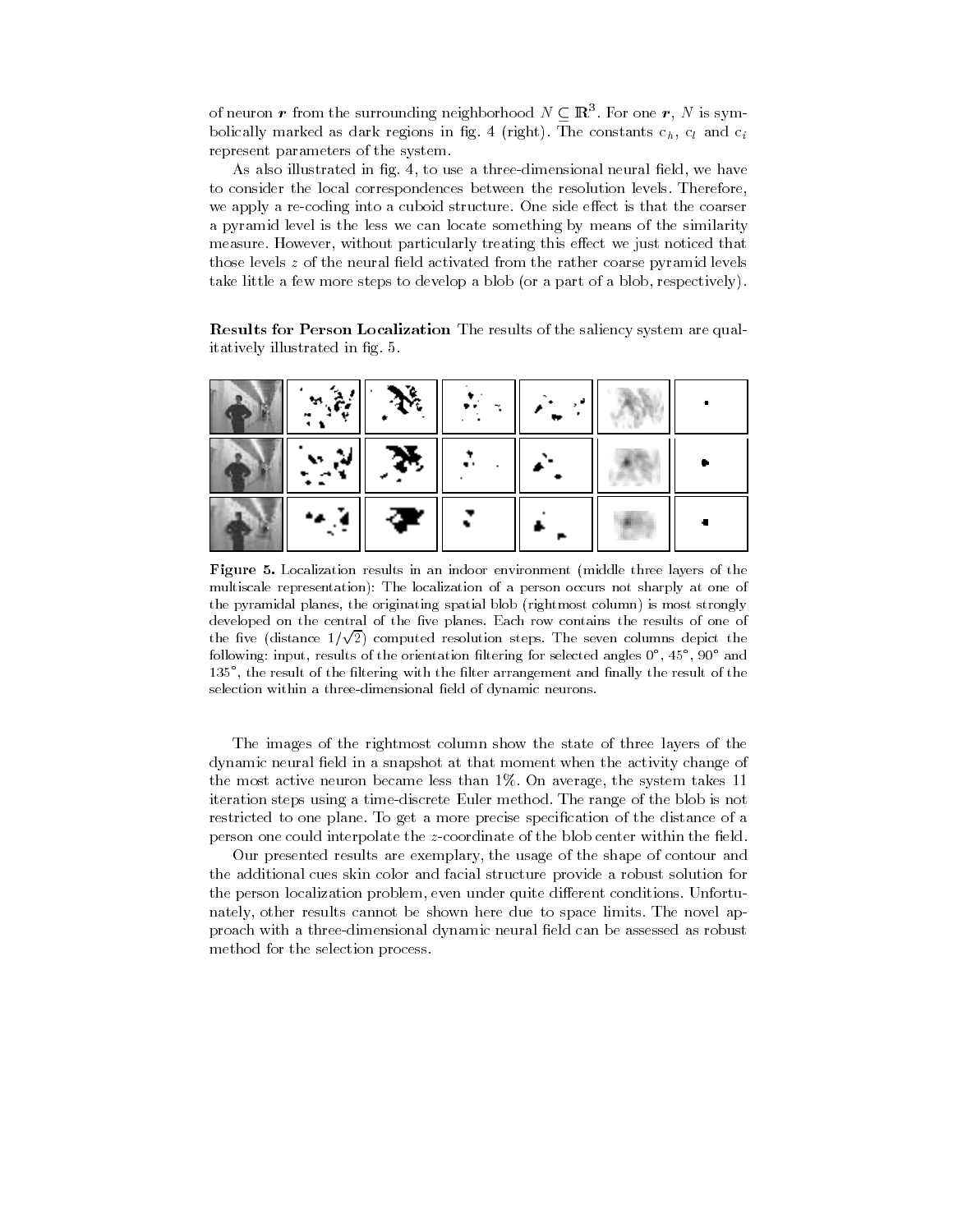### 2.3 **Auditory Saliency**

Additionally to the visually-based saliency system a model for selective auditory attention was developed in our department (see [20]). This model was already implemented on MILVA and is to support the user localization. For example, the user can attract MILVA's attention by clapping her hands, i.e. MILVA will align her active-vision system towards that direction in which an auditory signal source was recognized.

# 3 **Posture Recognition**

In this section we describe the processing steps to be carried out to recognize the postures shown in fig. 1. The first step consists of a camera control procedure. The second camera of the active vision head is aligned towards the selected person and acquires the "posture images". An additional zoom control ensures that the person emerges in an approximately constant, predefined scale.

### **Posture Segmentation** 3.1

The segmentation of face and hands as the gesture relevant parts is exclusively based on skin color processing. From the face region we take color values to construct a specific color model for the skin type and the illumination at hand.



Figure 6. Skin color segmented "posture" images"

Via a simple distance measure (Mahalanobis based) each pixel is classified to be a member of the skin class or not (see fig.  $6$ ) to obtain a binarized image.

#### 3.2 **Moment-based Posture Description**

From the skin color segmented posture image, sub-sampled to a size of  $64 \times 64$ pixels, we compute a feature vector  $\boldsymbol{v}$  containing 9 statistical moments (normalized central moments). For these moments the corresponding equation is given by equ. 4.

$$
\mu_{pq} = \sum_{x,y} (x - \bar{x})^p \cdot (y - \bar{y})^q \cdot f(x,y) \tag{4}
$$

Herein  $\mu_{pq}$  denotes the moment, x and y are the image coordinates,  $\bar{x}$  and  $\bar{y}$ describe the center of gravity, and  $f(x, y)$  is the binary value at position  $(x, y)$ .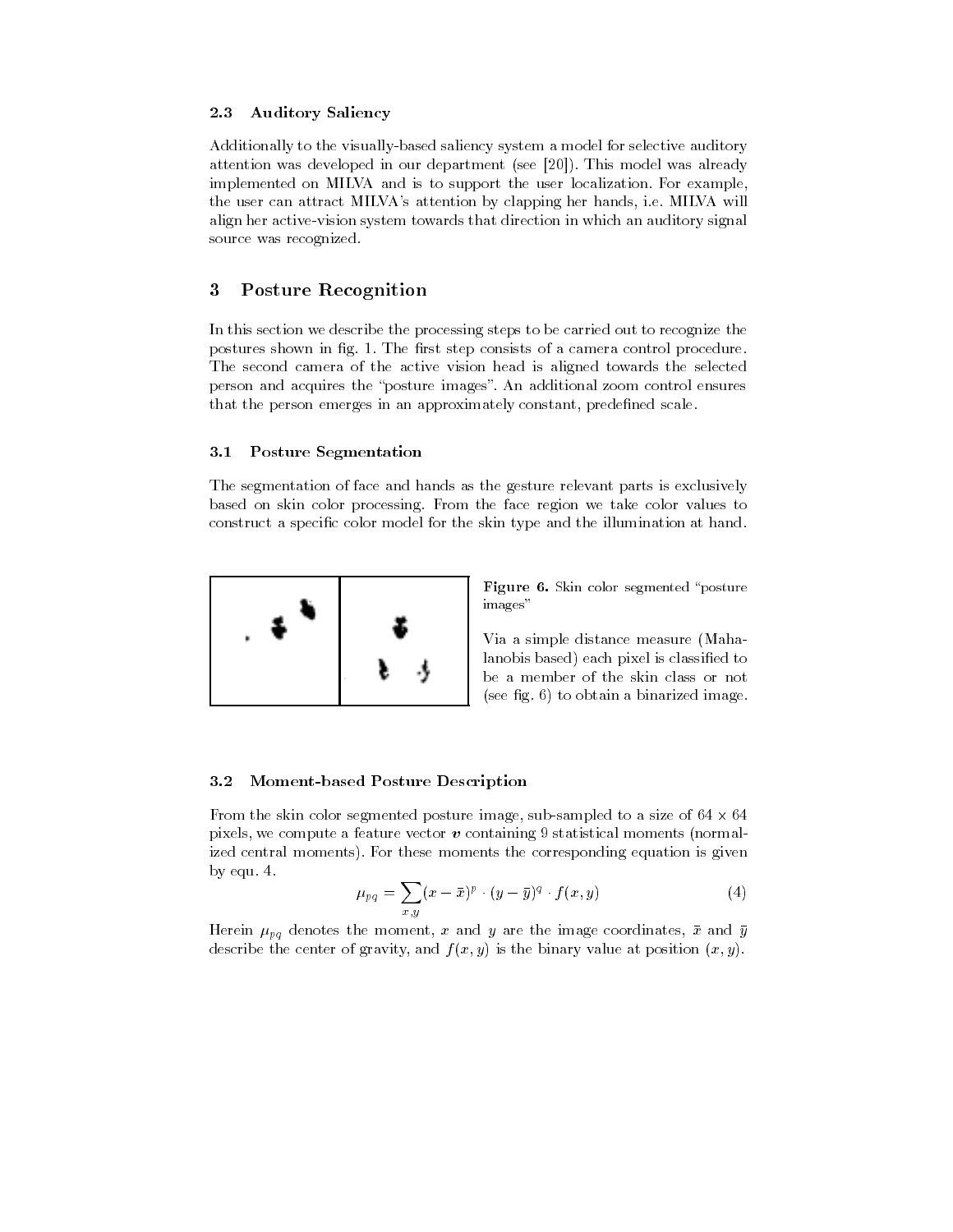Before classifying the feature vectors into the four posture classes, in the next step we investigated the alteration of the feature vectors when the person (the posture, respectively) is slightly shifted. The result for one posture image is shown in fig. 7.



**Figure 7.** Fluctuation of the feature vector  $v$  depending on the deviation of the same posture. We can see, that the Euclidean distance between the reference feature vector  $v_{\text{ref}}$ , obtained at the central position, and the feature vectors calculated under deviations up to 5 pixels, grows smoothly. The shown distance values up to 200 are small in relation to the number of 9 moments and their value intervals.

#### 3.3 **Posture Recognition with Neural Classifiers**

For the training of the neural classifiers we used a data set containing 360 feature vectors. These vectors were computed from the four postures, 90 examples of each. We used 180 vectors for the training and 180 vectors for the test of the networks.

First, we used a Radial Basis Function (RBF) network containing 9 input nodes, 20 hidden (RBF) nodes, and 4 output nodes. The RBF layer was trained first with a Neural Gas algorithm to approximate the input data distribution. Then, the second weight layer was trained via the standard delta rule.

Second, a modified Counterpropagation (CP) network was employed for posture recognition. The network had the same topology as the RBF network. The hidden layer was trained first with a Neural Gas algorithm, too. Then, the second weight layer was trained by a learning rule similar to Grossberg's outstar model (see  $[9]$ ).

|            |              |       | $\vert$ Network $\vert$ Topology $\vert \#$ of Trai- $\vert \#$ of Test- $\vert \#$ of false $\vert \#$ of un-Recog- |                        |    |           |
|------------|--------------|-------|----------------------------------------------------------------------------------------------------------------------|------------------------|----|-----------|
|            |              |       | ningspat- patterns classified classified nition                                                                      |                        |    |           |
|            |              | terns |                                                                                                                      | patterns patterns Rate |    |           |
| <b>RBF</b> | $9 - 20 - 4$ | 180   | 180                                                                                                                  |                        |    | $91.2 \%$ |
| CP         | $9 - 20 - 4$ | 180   | 180                                                                                                                  | 40                     | 48 | 75.6 %    |

The table summarizes the performance achieved by the two networks. The RBF network yielded robust performance, and the number of false classified patterns was rather low, whereas the CP network suffers from a large number of misclassifications and additionally from a lower recognition rate. Concluding these results, we are currently implementing the RBF based approach on our mobile robot.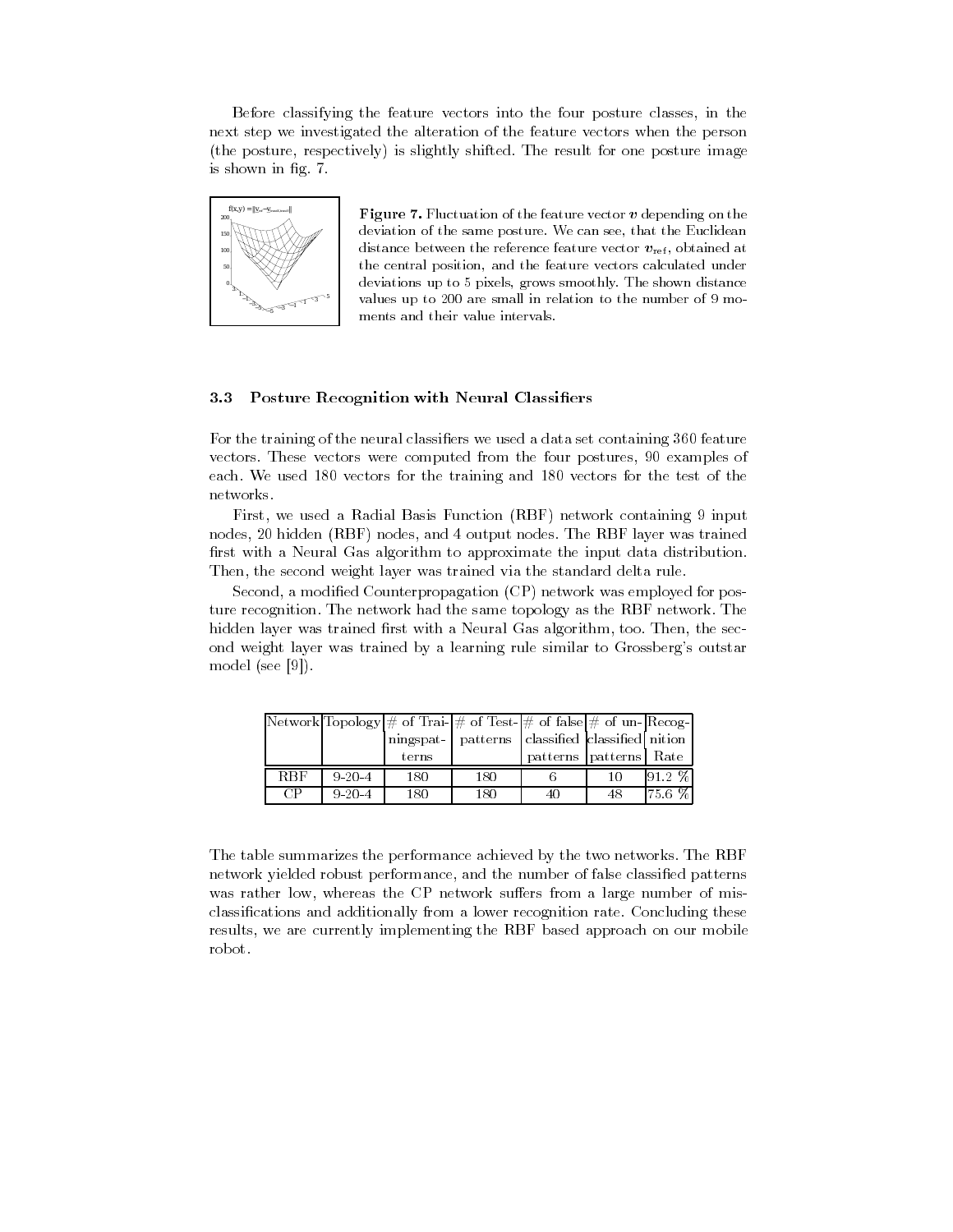# Overall Performance, Conclusions, and Outlook  $\overline{\mathbf{4}}$

Besides the performance concerning posture recognition, the person localization is the most crucial but absolutely necessary prerequistite for the function of the whole system. The use of multiple cues and their integration into a selection process via 3D dynamic neural fields led to a satisfying person specific saliency system. Using a CHUGAI BOYEKI CD 08 video camera with maximum wide angle mode, the multiscale representation covers a distance from 0.5 to about 2.5 meters. Within this interval, the localization is very robust against slight rotations (up to 15<sup>o</sup>), scene content, and illumination. Furthermore, the integration of auditory saliency makes it easy for the user to attract the attention of the robot and to speed up the localization process significantly.

The work for posture and gesture recognition is still ongoing. Therefore, the presented approach is just the begin of the investigations. Nevertheless, the already implemented method is appropriate to transmit several gesticulated commands to the robot, but is, of coarse, still far away from really natural humanrobot interaction. Our future work will concern a dynamic approach for continuous gesture recognition. More precisely, we try to describe different spacetime gestures via the observed trajectory in the moment feature space. The more crucial problem consists in the "behavioral grounding" of such dynamic gestures, whereas the correspondence between the postures used in our example and the behavioral meanings for the robot is rather simple. One possible way could be the parallel utilization of speech and gesture to find out coherences between these two information channels in order to teach the robot to use gesticulated or spoken commands alternatively. In the present state, the recognition of the postural commands is mostly dedicated to close the perception-action cycle in an exemplary way.

For a more detailled description of the overall application scenario the presented system is embedded in we refer to [5], where aspects such as navigation behavior and behavioral organisation are pointed out, too.

# References

- 1. Amari, S. Dynamics of pattern formation in lateral-inhibition type neural fields. Biological Cybernetics, 27:77-87, 1977.
- 2. Boehme, H.-J., Brakensiek, A., Braumann, U.-D., Krabbes, M., and Gross, H.-M. Neural Architecture for Gesture-Based Human-Machine-Interaction. In Gesture and Sign-Language in Human-Computer Interaction, Lecture Notes in Artificial Intelligence, pages 219-232. Springer, 1998.
- 3. Boehme, H.-J., Braumann, U.-D., Brakensiek, A., Krabbes, M., Corradini, A., and Gross, H.-M. Neural Networks for Gesture-based Remote Control of a Mobile Robot. In International Joint Conference on Neural Networks, volume 1, pages 372-377. IEEE Computer Society Press, 1998.
- 4. Boehme, H.-J., Braumann, U.-D., Brakensiek, A., Krabbes, M., Corradini, A., and Gross, H.-M. User Localisation for Visually-based Human-Machine-Interaction. In International Conference on Automatic Face- and Gesture Recognition, pages 486-491. IEEE Computer Society Press, 1998.